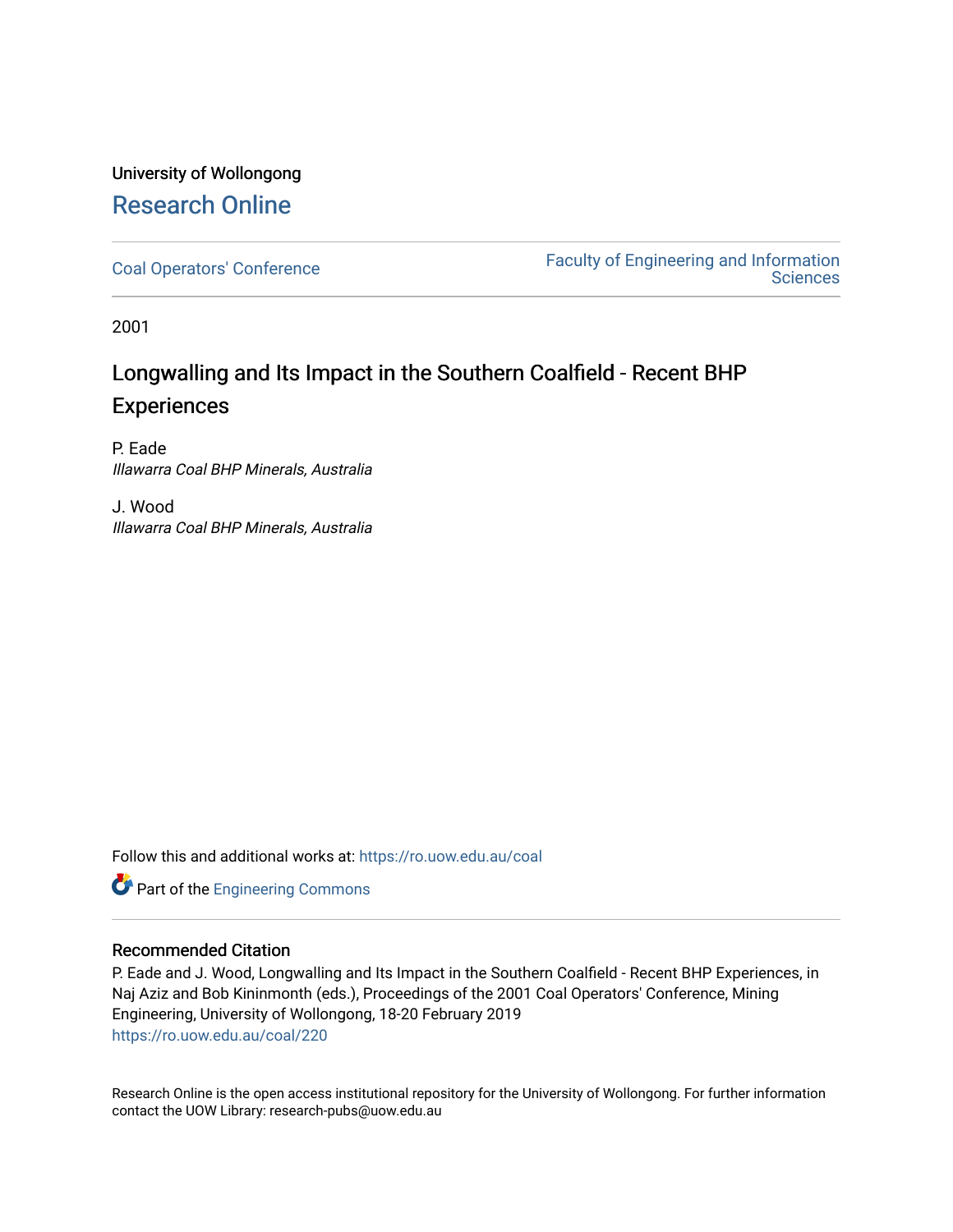# **LONGWALLING AND ITS IMPACTS IN THE SOUTHERN COALFIELD** - **RECENT BHP EXPERIENCES**

**BY P EADE AND J WOOD**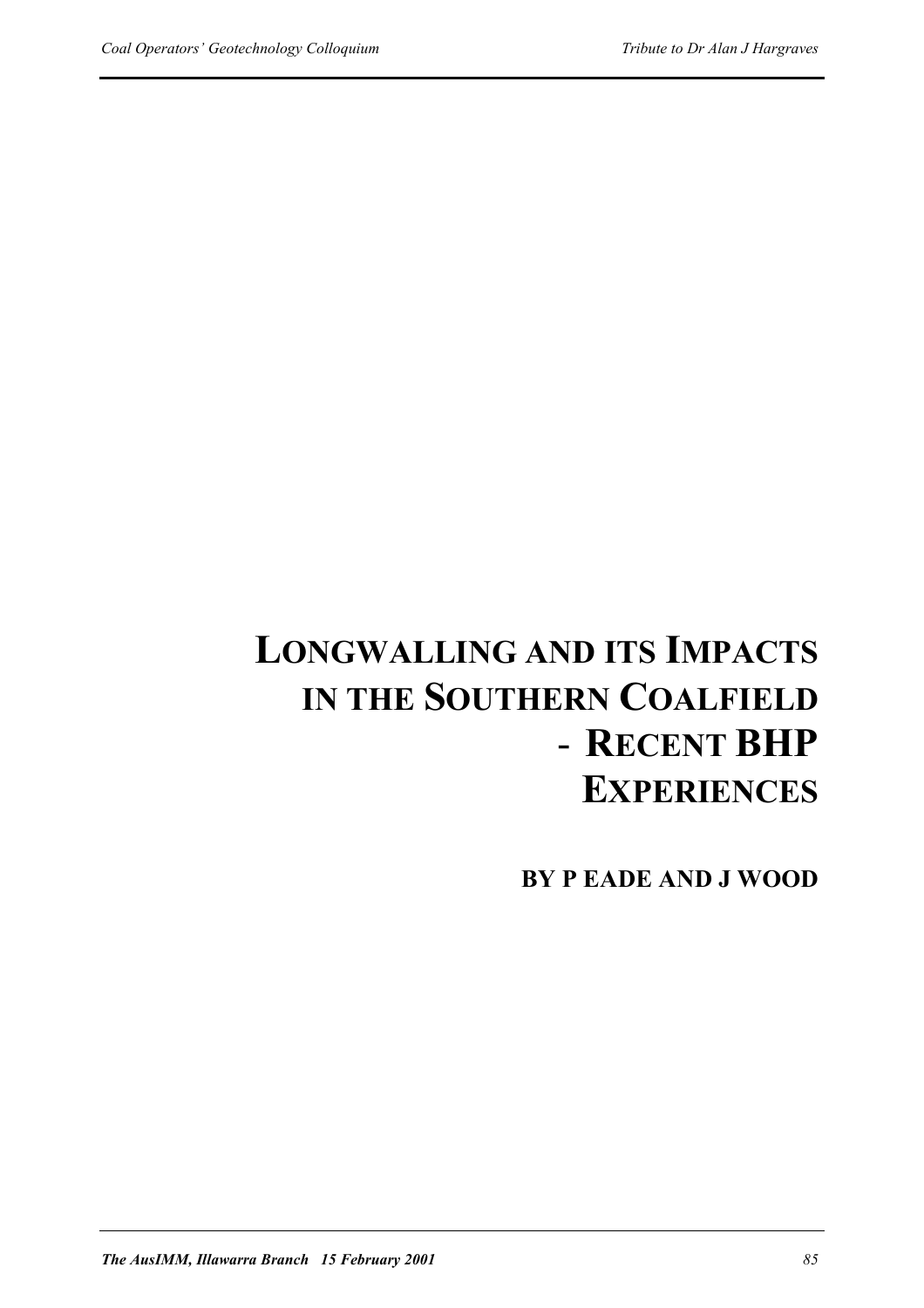# **LONGWALLING AND ITS IMPACTS IN THE SOUTHERN COALFIELD – RECENT BHP EXPERIENCES**

# **P Eade and J Wood**

# Manager Engineering and Technical Support and Geological Services Manager Illawarra Coal BHP Minerals, Wollongong, NSW

ABSTRACT: Illawarra Coal BHP Minerals currently operate five underground coal mines in the Southern Coalfield of New South Wales in Australia. Each mine operates a retreating longwall extraction system as the primary production process. Economic reserves at several of the mines are nearing exhaustion and a feasibility study is under way to maintain production levels by development of a new mine.

The level of maturity of the current operations and the nature of the remaining coal reserves in the Southern Coalfield present significant challenges for continued viable longwall mining. A general overview of the challenges and recent BHP experiences in relation to a number of more specific issues are presented in this paper.

# **INTRODUCTON**

The Southern Coalfield, in which the Illawarra Coal BHP Minerals underground mines operate, produced almost 11.8 million tonnes in the 1999-00 year of raw coal of which 10.4 million tonnes was saleable. This production rate has been in steady decline over at least the last 10 years (JCB Statistics, 2000). Two Southern Coalfield mines, Brimstone and Avon, ceased production during the 2000 year. This leaves only eight remaining coal mines currently in production.

Illawarra Coal BHP Minerals operate five of the remaining underground coal mines, viz. Appin, Tower, West Cliff, Cordeaux and Elouera. Cordeaux Mine is due to cease production in March 2001 and will be continued only on a care and maintenance basis until its ultimate future is decided. The feasibility for a new mine, Dendrobium, is well under way, with the aim of replacing dwindling Elouera Mine production and reserves by the 2004 year.

The relative age of the remaining mines logically means that the higher quality and easier access reserves have already been mined. As Bulli seam workings progress westward from coastal outcrop escarpments, depth of cover to reserves generally increases and mining conditions become more challenging.

Challenges facing longwall mining in the Southern Coalfield can be broadly slotted into the following categories:

- Safety and Legislation
- Economic viability
- Environment and Community
- Technical issues
- Surface Effects.

# **SAFETY AND LEGISLATION**

Illawarra Coal recognise the imperative of constant improvement in safety performance. We have come a long way but can not afford to relax our efforts.

There has been a general move away from prescriptive legislation to more of an Occupational Health and Safety style legislation, which tends to be organisation and systems based. Risk Assessment principles are now widely used to identify potential risks and hazards, an assessment is made of their consequence and likelihood and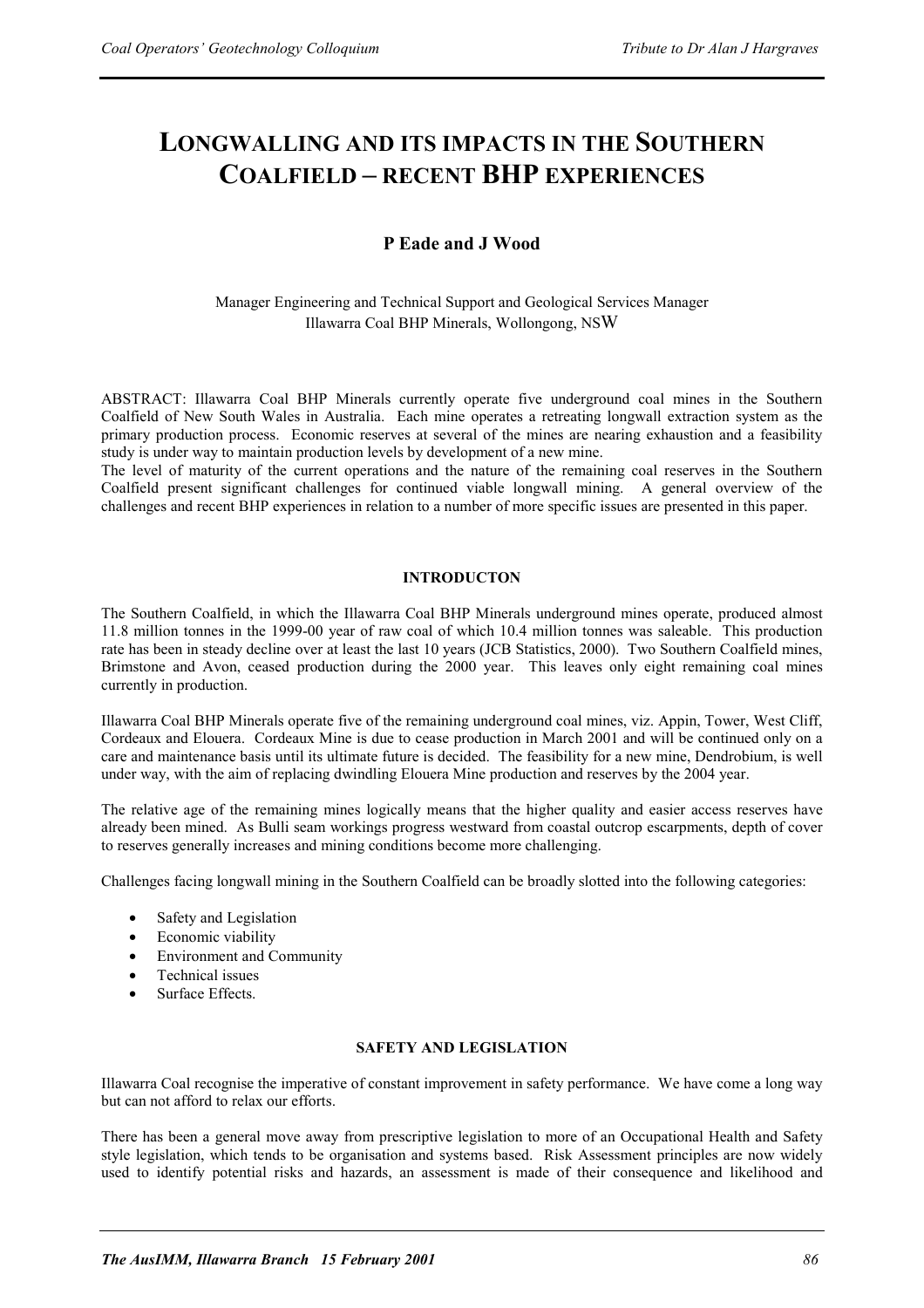appropriate control measures developed. Critical safety risks have been identified and appropriate Management Plans developed to control them to an acceptable risk.

The New South Wales Coal Mines Regulation Act is currently under review and is likely in the near future to change significantly. A greater utilisation of standards, guidelines and management plans is expected.

Illawarra Coal continues to improve our Safety Culture through workforce participation, commitment and involvement. The systems and Management Plans in place must be robust and regularly reviewed to ensure they are appropriate to control hazards and to cope with continual change.

# **ECONOMIC VIABILITY**

When compared to other Australian longwall mines, Illawarra Coal operations productivity is less than half that of a number of our competitors. This is also associated with relatively higher costs of production.

The significant reasons, and hence major challenges to be overcome, include:

- the mines are generally older as is the associated infrastructure,
- mining and coal clearance systems tend to be lower capacity and to some degree outdated,
- the mines are relatively deep with associated higher stress and gas regimes,
- due to reducing throughput to export from the Southern Coalfield, unit costs are increasing, and
- due in part to the age of our workforce, work practices have generally been slow to change.

Export coal prices have been in steady decline over many years. Between the periods 1990-91 and 1999-00 the average FOB price has fallen from \$A 64.25/t to \$A 51.51/t, a reduction of almost 20% (JCB Statistics, 2000).

Illawarra Coal has seen considerable change in recent years and much effort has been expended in addressing the challenges to our economic viability. Workforce cooperation has allowed greater flexibility, less demarcation and a general acceptance of external labour and contractors where it is efficient and cost effective to do so. To remain viable, Illawarra Coal mines have been forced to shed a significant proportion of its workforce over recent years.

# **ENVIRONMENT AND COMMUNITY**

The expectation of the community and the environment in which we operate is of ever reducing impacts resulting from mining activities. The approval process and conditions of approval to extract coal by the longwall process reflect the less tolerant community attitudes. The tendency to wider longwall faces to improve mine productivity is sometimes at odds with a reduction in mining activity-induced impact.

Subsidence impacts and surface effects of longwall mining will be discussed later in more detail. Illawarra Coal has faced and continues to face significant challenges in controlling subsidence impacts on natural features such as watercourses, cliff lines and river valleys as well as man made features such as road bridges, water supply tunnels, canals, aqueducts, dams and pipelines.

Environmental licensing conditions are tending toward the ideal of minimal discharge of pollutants with ever increasing restrictions on pollutant type and quantity limits. Load based licensing, introduced into general industry, will soon become a reality for coal mining operations with no doubt added cost and restriction to the business. Coal mines will need to become even more innovative in such areas as materials reuse and recycling, solid and liquid waste production and disposal, dust, noise and gas emissions.

Illawarra Coal, at a number of sites, is trailing waste water injection into relaxed strata above worked out longwall areas. Injection is via boreholes drilled from the surface to intersect the relaxed strata above the goaf areas. The quality of the waste water that is injected is better than the water already contained within the targeted zones and boreholes are strategically lined and grouted to prevent aquifer mixing from multiple horizons.

Disposal of the refuse from coal washing operations is an issue for longwall mines both from the visual and land use aspect of the waste material as well as the necessary emplacement activities. Waste material transport and emplacement potentially have traffic, noise and dust control implications which must be controlled to community expectations.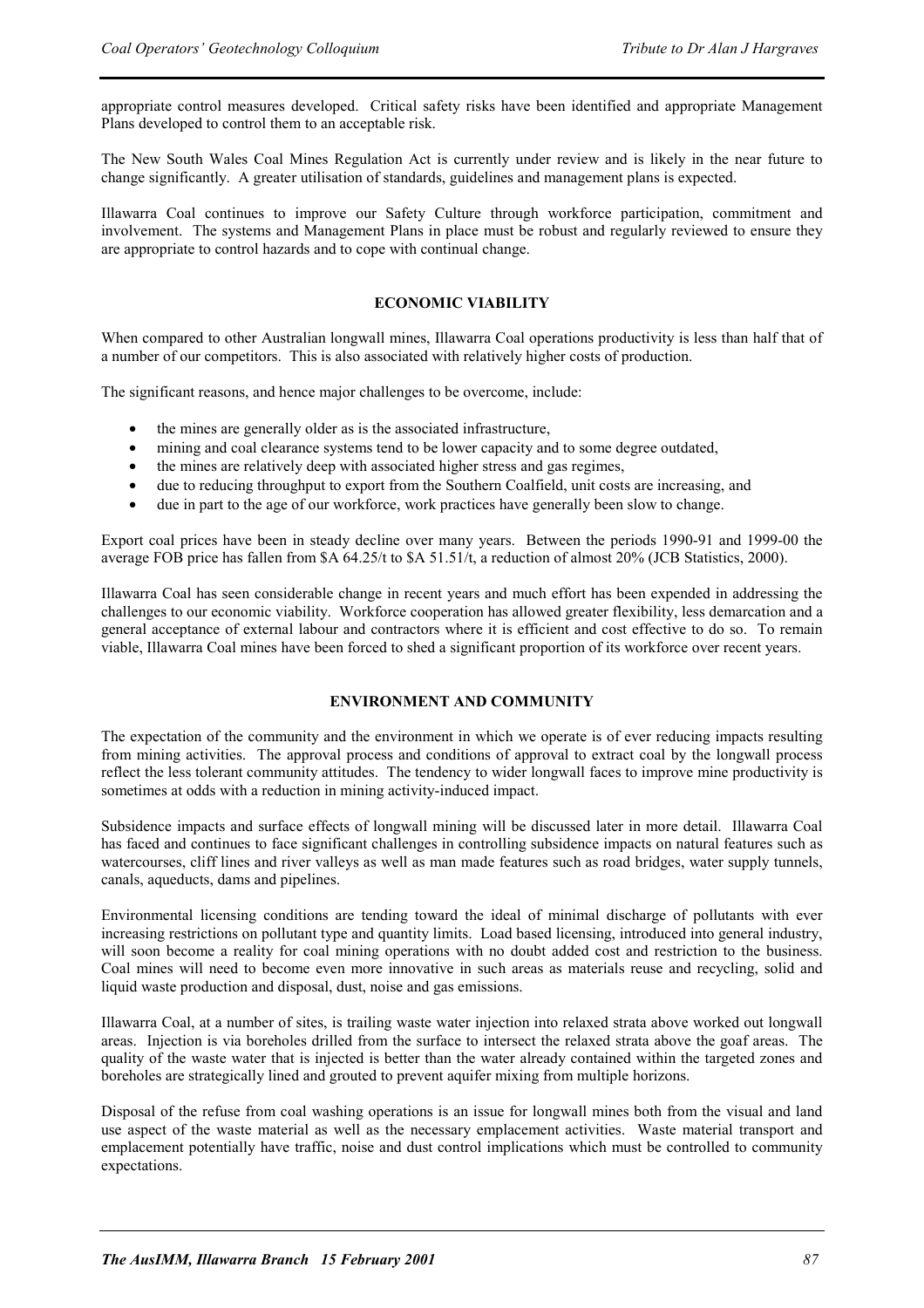Illawarra Coal operates mines in the Bulli Seam which is considered a gassy seam by world standards. To enhance safety three of the mines practice methane drainage via in-seam, cross measure and goaf drainage drilling and collection. The predominant gas present within the coal seam being mined and those coal seams adjacent is methane, although carbon dioxide does become prominent in localised zones. Partial recovery of costs associated with the methane drainage systems is accomplished by utilisation of the drained methane to generate electricity which is subsequently sold to an electricity distributor. In general terms, as the width of longwall blocks increase to improve productivity, the mining influence is expanded and the potential for methane to impact on operations is increased. There is also some evidence that strata above the Bulli seam may contain gas that has the potential to impact mining operations. This aspect is currently being actively investigated.

Methane and carbon dioxide are both considered to be gasses which contribute to the greenhouse effect. The longwall mining process liberates gas that is present in the coal seam being mined as well as a proportion of the gas that is present in adjacent coal seams and strata. The greenhouse effect can be reduced to some degree by collecting gas into a drainage system and using the drained gas as a fuel to generate electricity. Approximately half of the gas emissions from three of the Illawarra Coal Mines is collected and utilised in this manner. Burning the methane to produce electrical energy and carbon dioxide reduces the greenhouse effect. Carbon dioxide has a much lower greenhouse effect than methane, with additional greenhouse gas reduction being achieved by displacing the need to generate a quantity of electricity from alternative fuel sources. The major challenges here are to increase mine gas capture and to improve the energy conversion efficiency of the gas utilised.

Environment and community interests demand improved performance. The BHP Charter states that we are successful when the communities in which we operate value our citizenship and that BHP value an overriding commitment to safety and environmental responsibility. Success will only come with higher levels of community involvement in longwall approval processes and, along with other stakeholders, early input into project definition and planning. Communication with community, councils and statutory authorities needs to be ongoing and at an increased level.

#### **TECHNICAL ISSUES**

#### **Exploration**

The longwall mining process can be a highly productive coal extraction method. However the system is somewhat inflexible compared to other forms of extraction. For optimum productivity, blocks to be mined by longwall should be as large as practical and free of geological features such as faulting and igneous intrusions. An unplanned relocation of a longwall panel can be both difficult and costly. Exploration is the major tool available to define suitable longwall domains and to reduce the risk of unexpected longwall interruptions due to unpredicted features.

Exploration in the Southern Coalfield is not without its challenges. Surface access is often difficult due to steep topography and much of the surface is administered by Sydney Catchment Authority (SCA) and National Parks and Wildlife Service (NPWS). The SCA administered area includes water catchment and a number of major water storage reservoirs which are integral to the Sydney water supply system. There are obviously restrictions and tight conditions placed on accessing these areas for exploration. The population growth and expansion to the south and southwest of the Sydney area also presents access issues and restrictions over exploration activities.

The deep reserves over 500 m and presence of significant sandstone elements in the sequence leads to relatively high drilling costs associated with surface drilling.

Geophysical and electromagnetic surface based exploration techniques have limited success on the Southern Coalfield. Sill and dyke material is often non-magnetic and/or weathered. Location of surface power lines and the presence of basalt aggregate along the partially built Maldon Dombarton railway line route can make interpretation difficult.

High resolution surface reflection seismic is relatively successful in locating half to full seam dislocations and indicating coal seam continuity. Gas and water present in strata above the coal seam horizons may reduce integrity of data collection and complicate analysis in some areas.

In the mines employing gas drainage, underground in seam drilling doubles as a valuable exploration tool. The drilling and pre-drainage of a longwall block will normally reveal any anomalies within the block but the timing may not be sufficient to prevent a major production dislocation in all cases. In seam longholes can be used to prove the existence or otherwise of targeted features.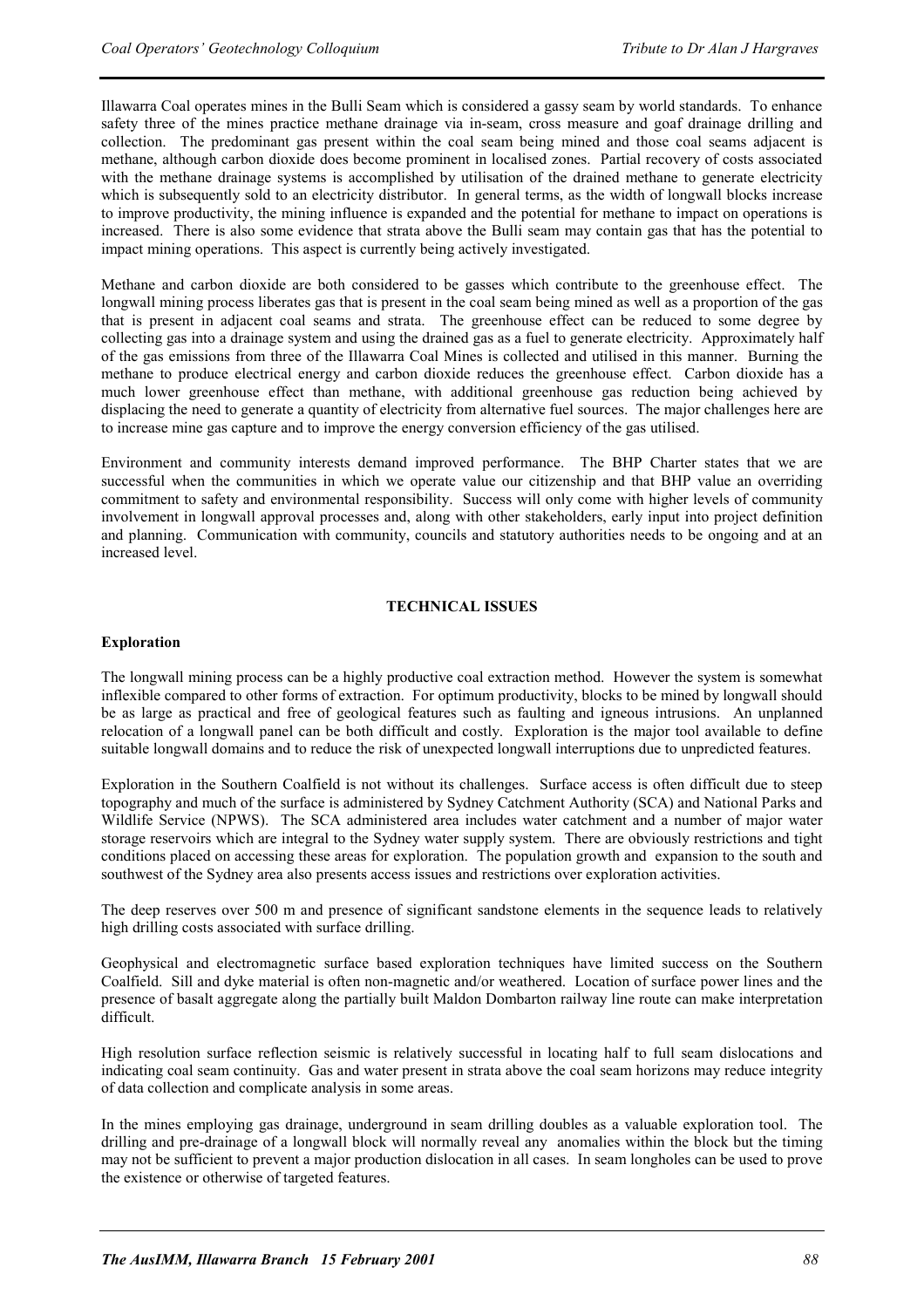Illawarra Coal holds a number of mining exploration licences in the western portion of the Southern Coalfield. The resource in this area is indicated, in some parts, to have a depth of cover in excess of 700 m. Portion of this licence area contains an overlapping petroleum title which is held by a coal bed methane explorer who is assessing production potential from a number of surface wells drilled and fracced in the Bulli Seam. There will likely be future challenges to be faced during exploration and production in an area occupied by a coal resource company and a gas resource company who are separate entities.

In parts of the Southern Coalfield coal reserves are present in a number of coal seams, with the overlying seam having been mined out, in some cases, many years ago. Exploration of the lower coal seams presents a challenge, particularly when mining records of historical mining are incomplete.

#### **Outburst Risk**

The Bulli Seam in the Southern Coalfield is known to have some propensity to outburst. Outburst prevention is currently dependent upon reducing gas content within the seam being mined to below a threshold limit. The limit is based upon history, composition of the seam gas and ultimately the volume of gas calculated to be in a cubic metre of coal.

Until relatively recent times threshold limits have been restricted to development mining. However in the last couple of years evidence of several outburst events has been associated with longwall mining.

A major challenge exists to develop a better understanding of the outburst phenomenon. Significant research has been applied to this issue in the past and is continuing, seeking a fundamental understanding of the mechanism which results in an outburst occurrence.

#### **Depth of Reserves**

As indicated above, Illawarra Coal hold mining exploration licences over resources that are indicated to have a depth of cover ranging to over 700 m. Apart from one mine in the Sydney Basin, which had limited operation, this indicated depth to potential reserves will be deeper than any other in Australia.

Longwall mining in these conditions will no doubt present a new set of challenges. Roof support design and ratings, expected stress regimes, and gas characteristics will need to be accurately predicted to ensure longwall mining in this environment is successful.

#### **SURFACE EFFECTS**

Almost all of the current coal extraction is under a surface veneer (to 150 m in thickness) of Hawkesbury Sandstone. Minor thin Wianamatta Shale covers parts of hill tops and ridges in the current Appin and Tower Colliery extraction areas. The Wianamatta Shale supports a thick fertile soil profile, while the Hawkesbury Sandstone is usually overlain by a poor, thin sandy soil. The Hawkesbury Sandstone is an interbedded massive to thin bedded unit with crossbedded units, shale beds and lenses. This unit is moderately jointed, with some major joints penetrating a series of individual beds. The surface expression of this unit varies from competent to deeply weathered.

#### **Geomorphology**

The surface is composed of gently rolling plateau area that is deeply dissected by major watercourses. The Cataract and Nepean Rivers are enclosed in gorges with sub vertical cliff lines to 60 metres in height. The rivers follow a zigzag course with major changes in direction aligned sub parallel to the prominent local joint direction. In most cases the cliff lines are steeper on the concave side of the river valley.

Cliff lines are typically sub vertical, or composed of a series of sub vertical steps, and are typically undercut into cavernous zones some five metres in depth. These cavernous zones are typically associated with cross bedded or thinly bedded quartzose sandstones with water seepages from the bedding planes.

#### **Mechanisms**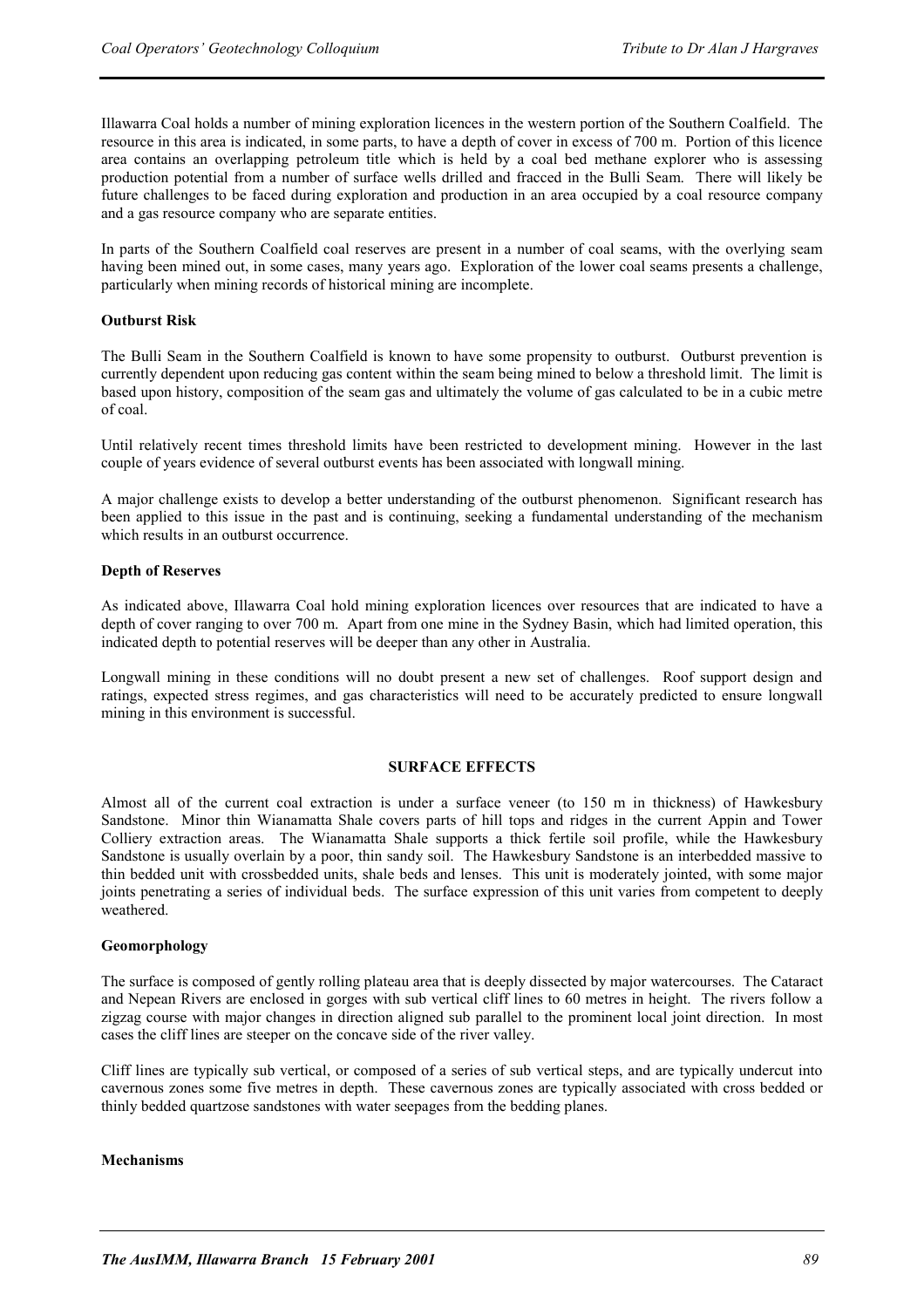The typical classical maximum subsidence parameters associated with supercritical extraction include some 1.1 metre of vertical subsidence, tilt of less than 8 mm/m and strains of less than 2 mm/m. Superimposed on these classical subsidence parameters is the concept of horizontal movement. This mechanism was recognised and documented as a result of precise surveying while mining under and adjacent to significant surface structures.

Horizontal movements in excess of 5 mm (GPS accuracy) are recorded some 5 km from the extraction. Movements are towards gorges or surface notches. These movements increase with proximity to extraction areas and gorges.

The largest horizontal movements are a direct result of horizontal compression induced by mining in the vicinity of deeply dissected areas. Horizontal compression is concentrated in the base of gorges, mining induced movements promote delamination of strata reducing strength and result in horizontal shearing in the base of the topographic lows. This mechanism results in closure of the walls, and hence crests, of the gorge cliff lines and relative upsidence (when compared with subsidence predicted for flat topography) of both the base of the gorge and, to a lesser extent, the immediate shoulders of the gorge. The major planes of relative horizontal movement are located in the strata immediately below the base of the gorge.

#### **Surface Infrastructure**

Economic coal extraction at both Appin and Tower Collieries required mining under, or close to, major surface infrastructure including:

#### *Twin Bridges – SH2 Hume Highway crossing the Nepean River at Douglas Park*

Each bridge consists of two carriageways and the decks are 14 m in width, the maximum deck length (Northbound Bridge) is 286 metres and the maximum pier height is 34 m.

#### *Cataract Tunnel*

This tunnel connects the weir at Broughtons Pass to the Upper Canal, has a gradient of 0.67m per km (0.067%) and a capacity of 704 megalitres per day.

#### *Upper Canal and Aqueducts*

The canal was excavated, where possible from solid rock. Excavated material was used to construct masonry walls in soft earth. In shallow cuttings or bad ground concrete walls or cemented rubble was used. Two aqueducts at Elladale and Simpsons Creek are 8 feet [2.4 m] in diameter wrought iron structures of lengths 655 [199.6 m] and 150 feet [45.7 m] respectively, are multispan structures with spans up to 60 feet [18.3 m].

#### *Broughton's Pass Weir*

This weir diverts water from the Nepean Tunnel and the Cataract Reservoir into the Upper Canal System via the Cataract Tunnel. It also supplies water via the low lift and high lift pumping stations to the Macarthur Water Treatment Plant. The weir is a concrete gravity structure, which was built around 1885 as part of the Nepean System. The dam has a nominal storage capacity of some 50 megalitres. The Low Lift Pumping Station, the High Lift Pumping Station and the rising mains were built as part of the Macarthur Water Quality Project during the period 1994 – 1995.

#### *Gas pipelines*

The AGL natural gas pipeline, ethane pipeline and Eastern Gas Pipeline traverse the area of Appin Longwalls 403 to 407 and also cross under the Cataract River and Simpsons and Elladale Creeks. The pipelines consist of fully welded steel pipes laid in the ground with a minimum cover of 0.8 m.

#### *Others*

- Transmission lines, telephone lines, roads and residential structures
- Numerous residential and utility structures are undermined throughout the area.

#### **Natural Features**

#### *Cliff Line Stability*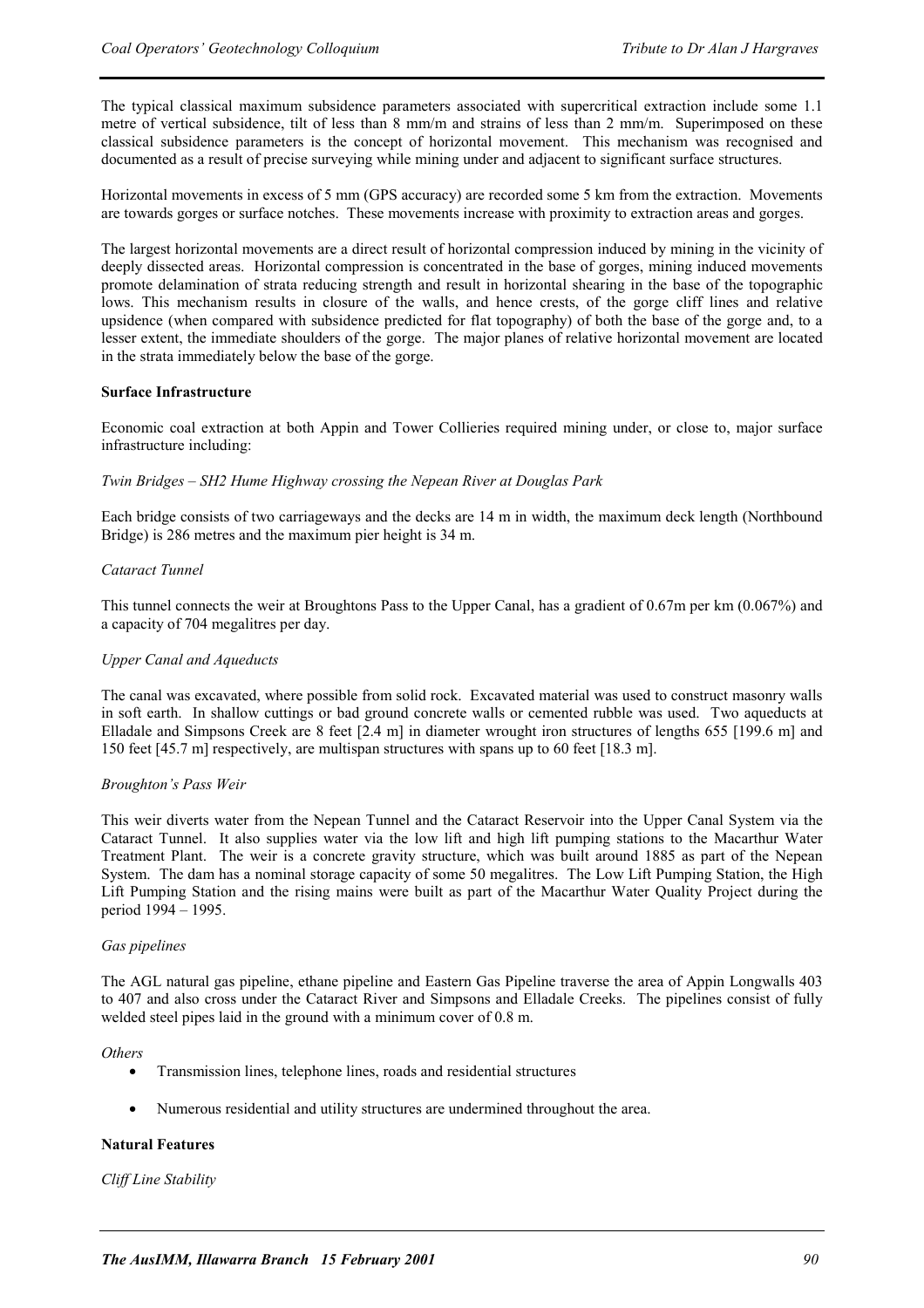A total of nine rock falls were identified during extraction at Appin and Tower Collieries during undermining of the Cataract and Nepean Rivers. The observed rock falls were small in size (some 50t average) and were all associated with significant chemical weathering, erosion and overhangs. The majority occurred in the middle third of cliff height.

Because of the natural instability of cliff lines that are moderately well jointed and contain significant chemical weathering, the prediction of areas with the potential to fall during the mining process is difficult. It is significant that only a small proportion of potentially unstable cliff line has exhibited failure.

No evidence of massive slope failure (tension cracking behind the slope of slip planes for the full height of the cliff line) was observed.

#### *Water Loss and Cracking of the River Bed*

Localised water loss was recorded from the Cataract River during the extraction of Tower Colliery Longwalls 8 – 14. This water loss was restricted to pools behind rock bars. Horizontal fracturing consistent with failure due to horizontal stress accumulations was observed in rock bars. Water lost from the pools surfaced further downstream at the extremity of cracking or where the river gradient flattened. No water loss was recorded when undermining areas of permanent water.

A shallow grout curtain was installed from vertical holes in one rock shelf. This curtain proved successful in reducing the rate of leakage from the pool located immediately upstream.

No water ingress was recorded in the underground workings. This agreed with the conclusions of numerical modelling.

There is evidence that natural siltation processes will successfully reduce leakage with time.

#### *Gas Emission*

Areas of gas emission into water were recorded from the Cataract and Nepean Rivers subsequent to longwall extraction. This emission was typically observed as a number of bubble streams in localised areas within the main stream or from under rock ledges. Two significant gas emissions, with sufficient gas flow to ignite, were recorded. These more substantial gas emissions persisted for some 6 months after undermining.

The gas chemistry confirmed that the major component was methane. Higher hydrocarbons were detected while the gas had a petroliferous odour similar to that of the Bulgo Sandstone gas. Atmospheric gas measurements indicated a total gas emission for the Cataract River to Longwall 14 of some 20 L/s.

#### *Vegetation Effects*

Four localised areas of vegetation stress were identified during the extraction of Tower longwalls 10, 14 and 15. These areas were located in relatively deep sandy soils between the main river channel and the cliff line.

Field investigations concluded that the temperature of the soil increased to excess of 40°C and that the temperature peaked at a carbonaceous clay horizon some 40 cm from the soil surface. Laboratory analysis indicated that the temperature increase was due to bacterial degradation of hydrocarbon gas migrating through the soil profile. A combination of anoxic conditions, high temperature and dehydration resulted in the death of deeply rooted vegetation in the very localised areas associated with this gas emission. When gas migration subsided, self revegetation of the areas was soon evident. No vegetation effects were recorded from the lower reaches of the Cataract River or the Nepean River.